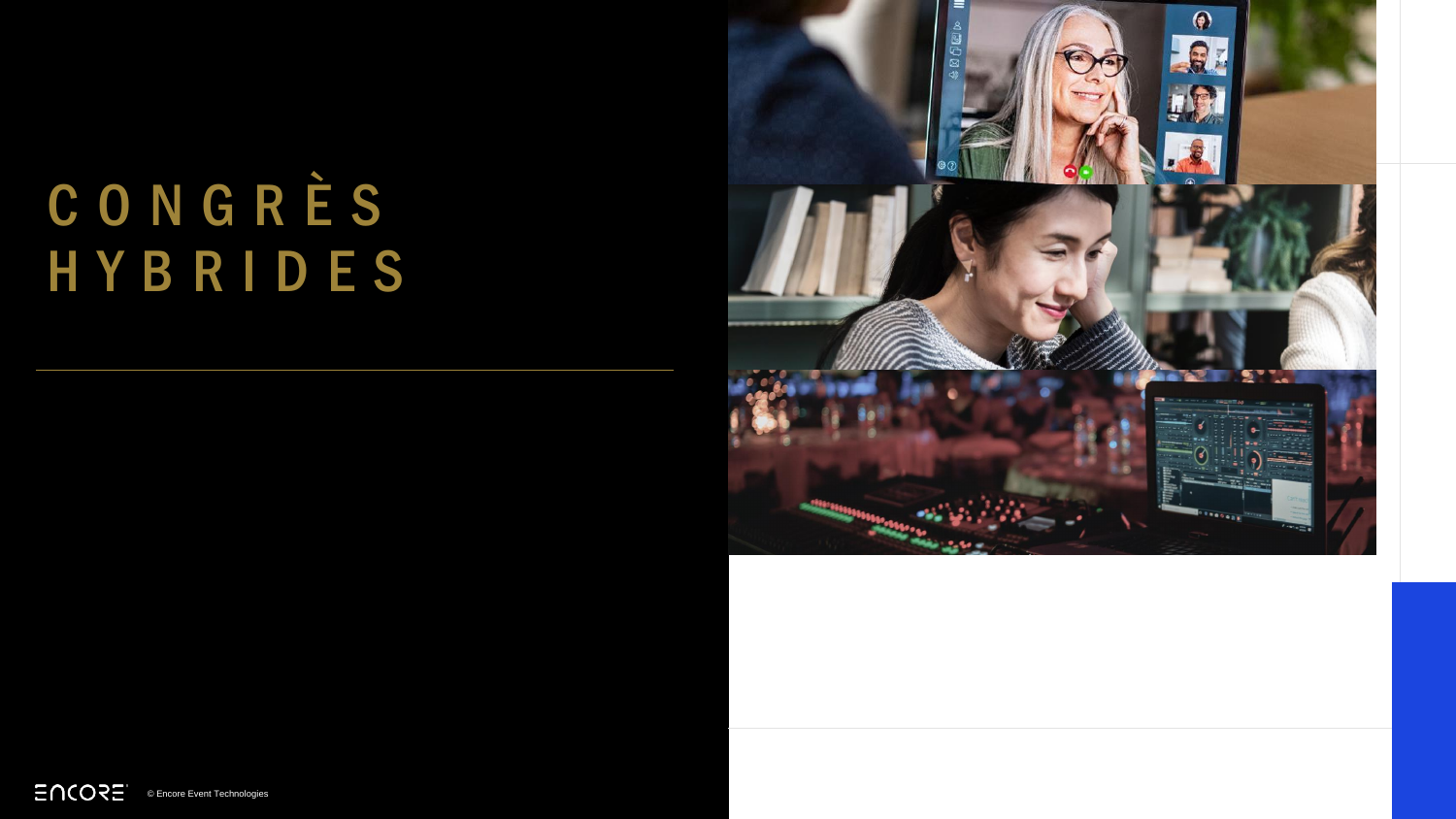## C O N G R È S H Y B R I D E S

### COMMENT PRÉSENTER DES CONTENUS OU PRODUITS EN SALLE ET EN LIGNE

#### BONNES PRATIQUES ET OUTILS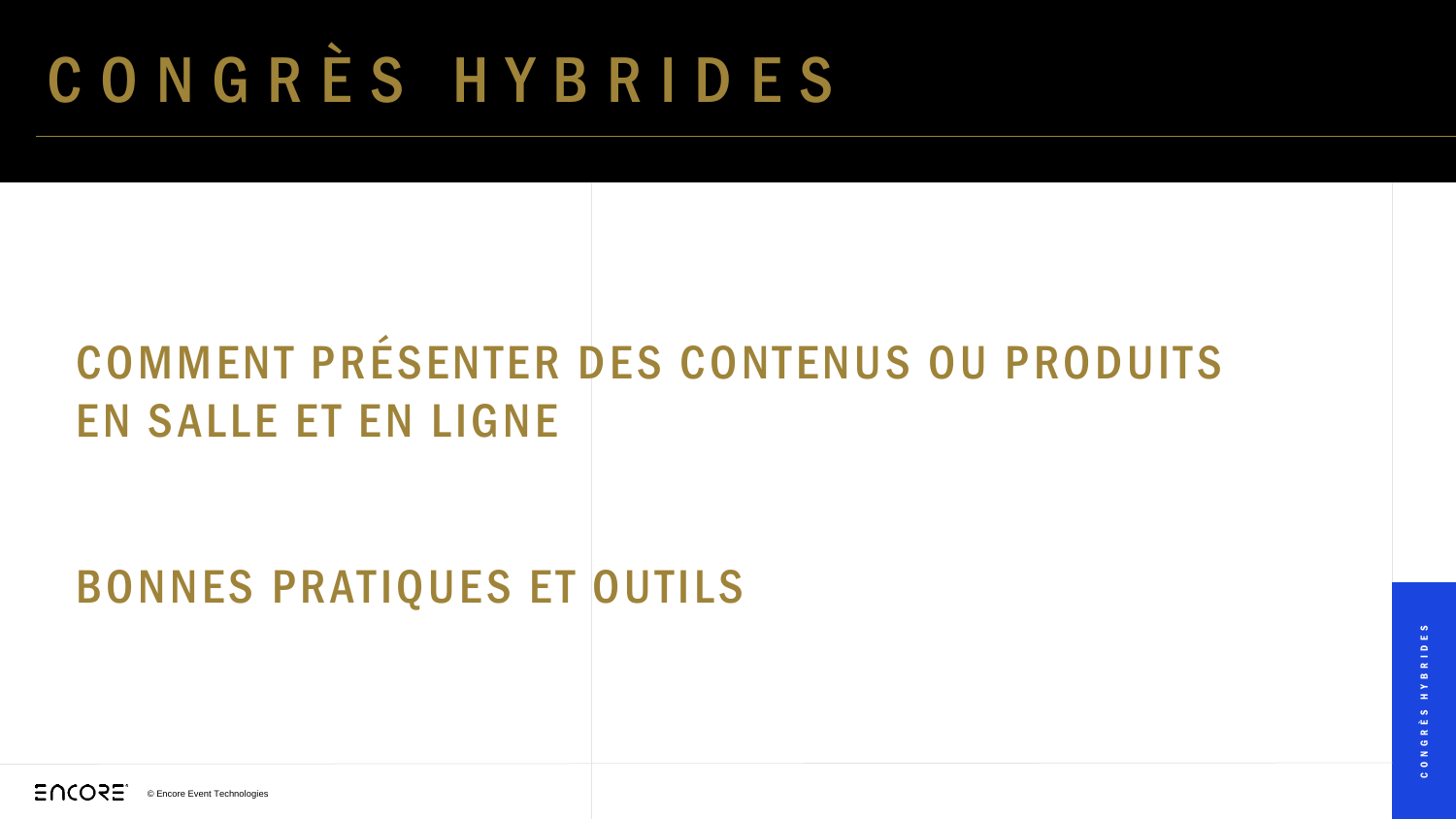# C O N G R È S H Y B R I D E S

### AJOUTER DES COMPOSANTES VIRTUELLES À UN ÉVÉNEMENT PHYSIQUE PROCURE DIFFÉRENTS ATOUTS, DONT :

- AUDITOIRE ÉLARGIE
- PARTICIPATION DE CONFÉRENCIERS OU D'EXPOSANTS INCAPABLES DE SE DÉPLACER SUR LE SITE
- LA CRÉATION D'INTERACTIONS À UN NIVEAU GÉOGRAPHIQUE PLUS **ÉTENDU**
- DE NOUVELLES SOURCES DE REVENUS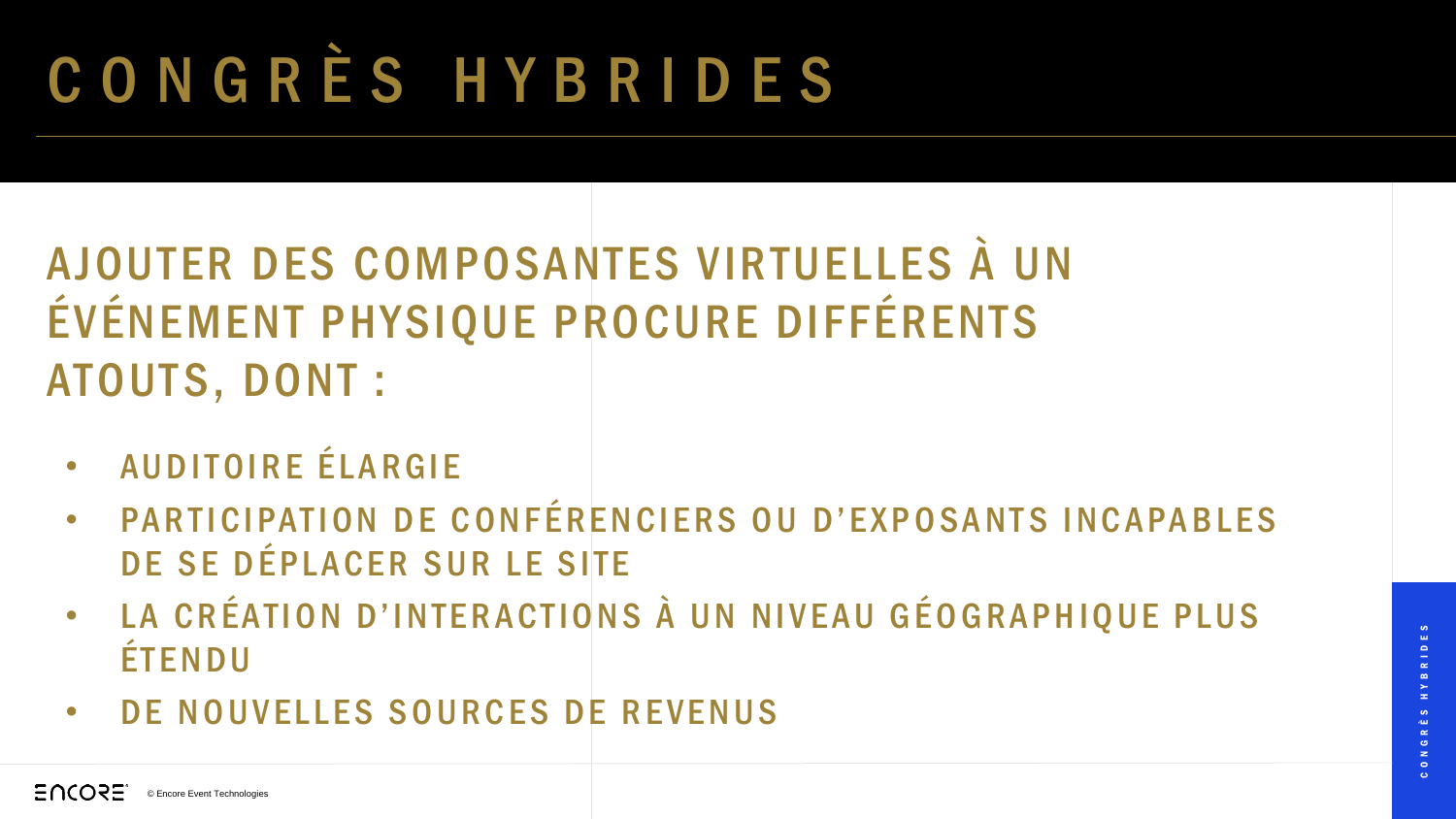## P R E S E N T A T I O N S S C I E N T I F I Q U E S

#### CONFERENCES & PRESENTATIONS





#### AFFICHES ÉLECTRONIQUES (E-POSTERS)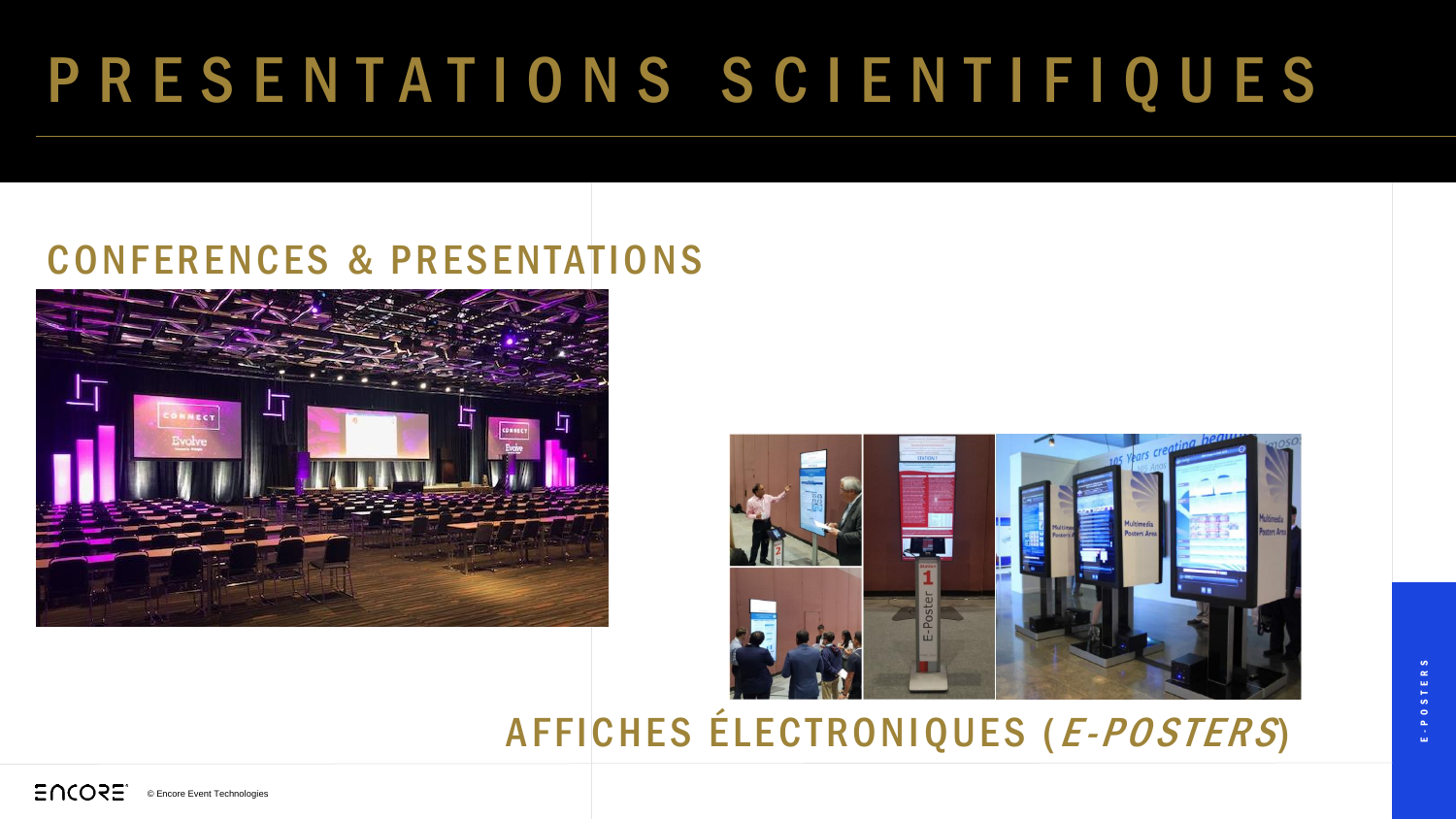## P R E S E N T A T I O N S S C I E N T I F I Q U E S

# ÉVOLUTION









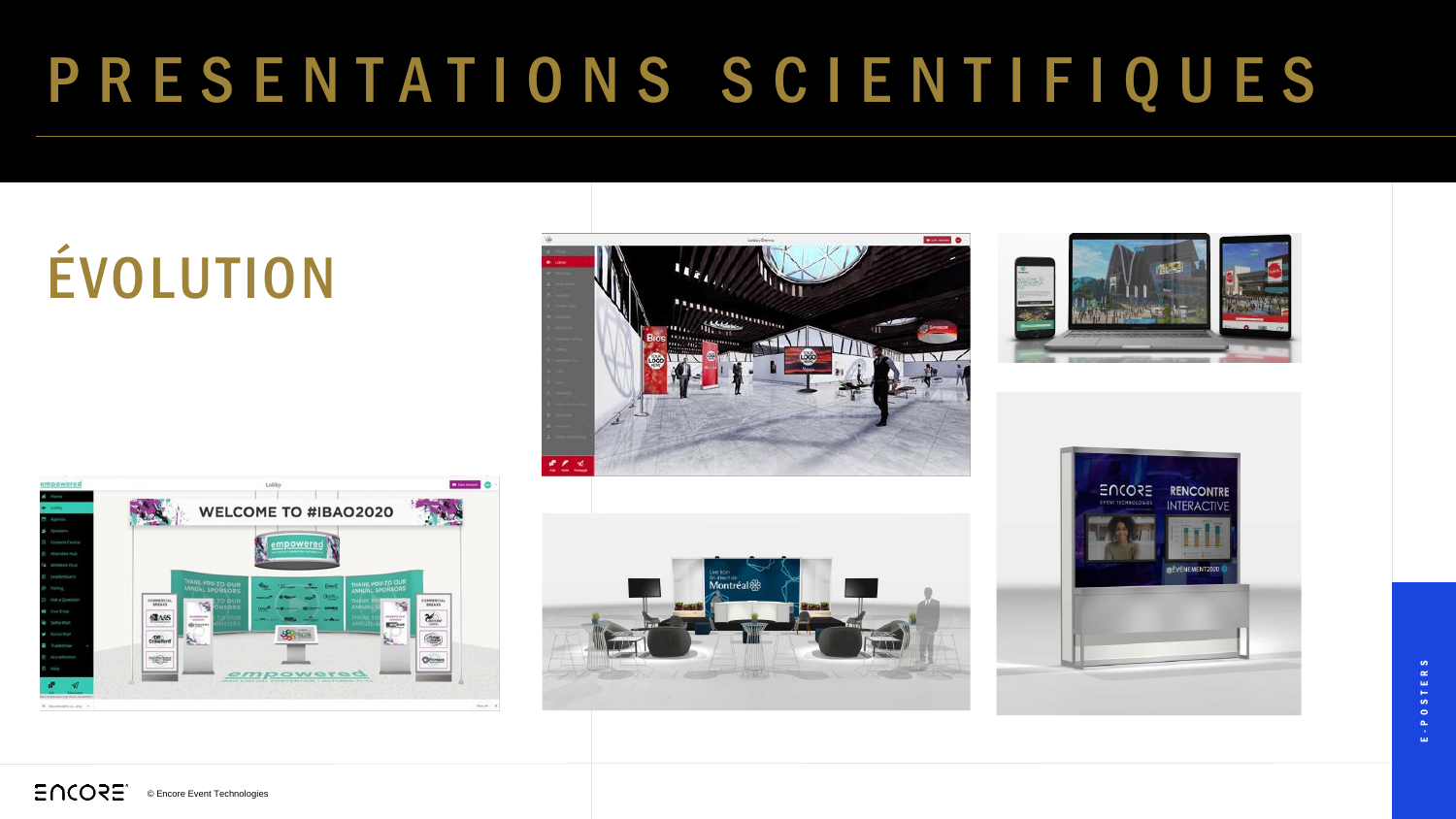## P R E S E N T A T I O N S S C I E N T I F I Q U E S

### SOLUTIONS VIRTUELLES

- PLATEFORMES MULTIPLES
- FONCTIONALITÉ VS AUDITOIRE
- EXPERIENCE DU PARTICIPANT





EUCOSE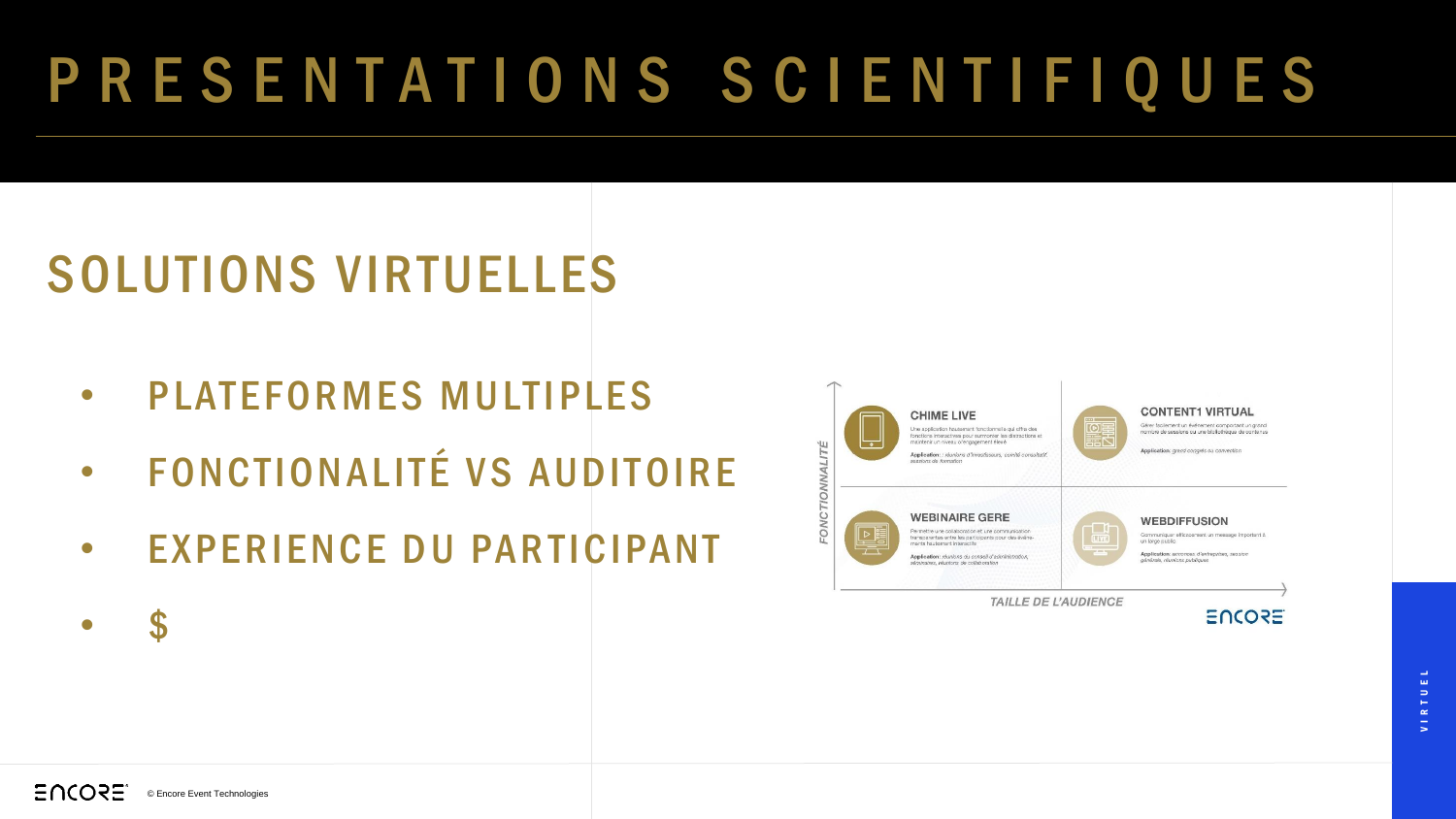## BONNES PRATIQUES ET OUTILS

### QUELQUES CONSEILS

- CONSIDÉREZ VOTRE AUDITOIRE (EXPÉRIENCE DU PARTICIPANT)
- **REPENSEZ VOTRE FORMAT**
- · PENSEZ À LA PÉRÉNNITÉ DE VOS CONTENUS
- INTERACTIVITÉ VS DYNAMISME